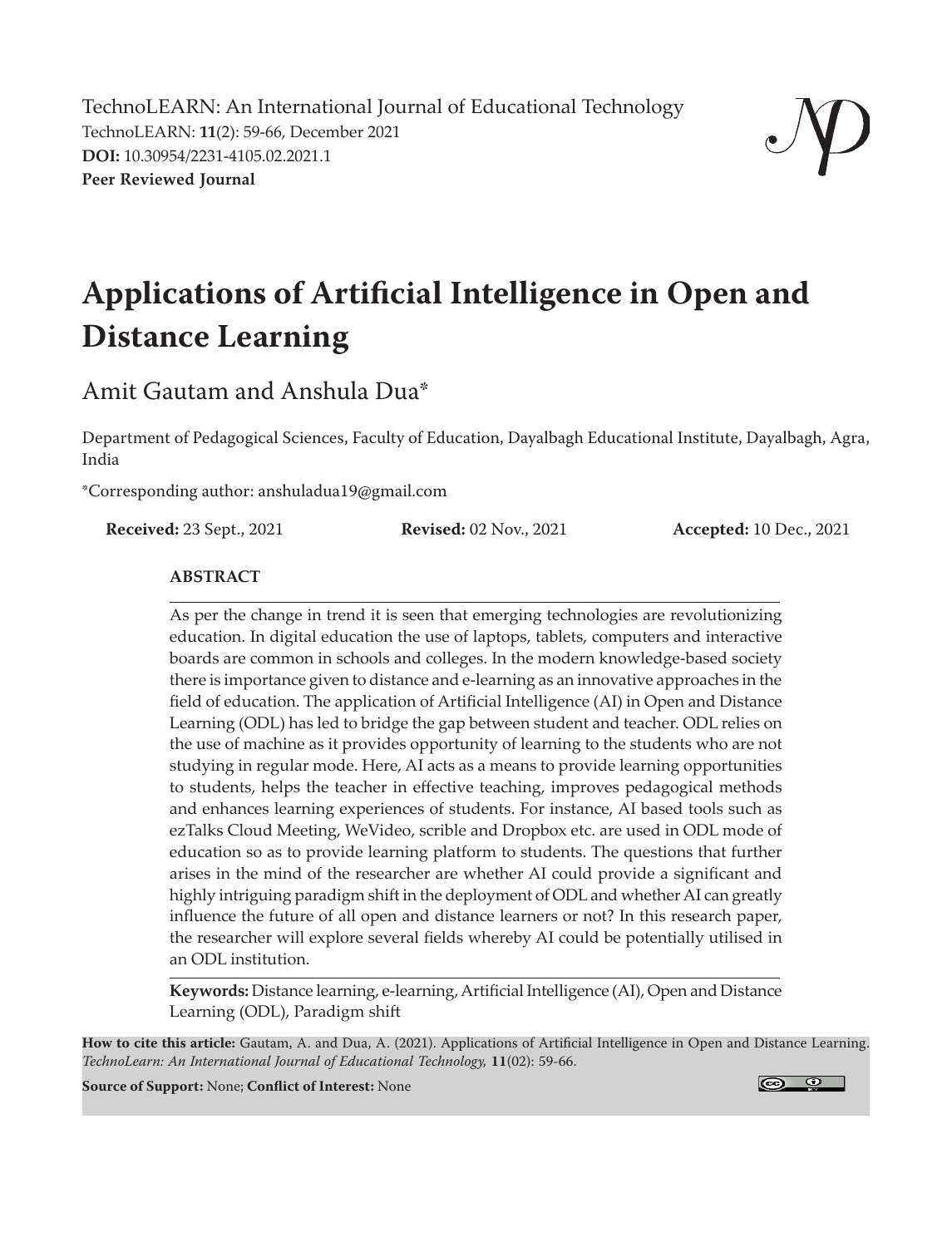#### Gautam and Dua

In human life with the passage of time the machines are becoming smarter, active as well as intelligent which lead to an active role of them in present era. As human being faces complexity in their life such as dealing with problem so AI acts as a prominent factor which deals with the problem, provides information and solution to that problem. According to Woolf *et al.* (2013), growth of different sectors has improved because of AI such as:

- ❖ Information
- ❖ Transportation
- **❖** Finance
- Communication and e-commerce

Another contribution of AI is creation of virtual reality environment. Dialogue based conversation has been established between the intelligent machines and human beings. According to Dickson (2017), the education system is being reformed tangibly of available computer devices and online services. It is rightly said that if we want to prepare the young generation as per the change in time then new strategies are needed to be adopted in our education system (Woolf *et al.* 2013). According to TeachThought (2014), the AI has the ability to alter and modify the teaching method so as to impart education. The disruption will happen when AI will change teaching and learning process. AI will empower the learner by providing them learning opportunities and experiences. According to Conati and Kardan (2013), for designing AI based education system it is important to consider student domains, knowledge of their behaviour and their mental framework. The need of AI application in education is the need of hour hence Kurshan (2016) says that *"AI could play a role in the growing field of learning analytics, evaluating the equality of curricular material, and in adaptive learning and recommendation engines".* She emphasised that AI has the potential usage for personalised learning such as MOOCs, blended learning and online learning environment.

#### **HISTORICAL PERSPECTIVE**

The concept of AI started in the year 1950 when Turing discussed about the thinking machine. As per his report it was discussed that whether the machines could act intelligently. In 1973, Lighthil contradicted to the point of Turing by saying that machines could not understand human language. The two countries UK and Japan took the initiative of funding the 'expert system' which is also known as "narrow AI" (Corea, 2017). The human behaviour and skills of each domain were imitated by the machines. In 1997, there was a new phase in the development of AI where there was a defeat of Gary Kaparov who was world chess champion by DeepBlue that was a super computer developed by IBM so as to play chess (Corea, 2017). This is called as incremental learning which helps in:

- ◆ Building knowledge based on previous knowledge;
- ❖ Making use of new knowledge.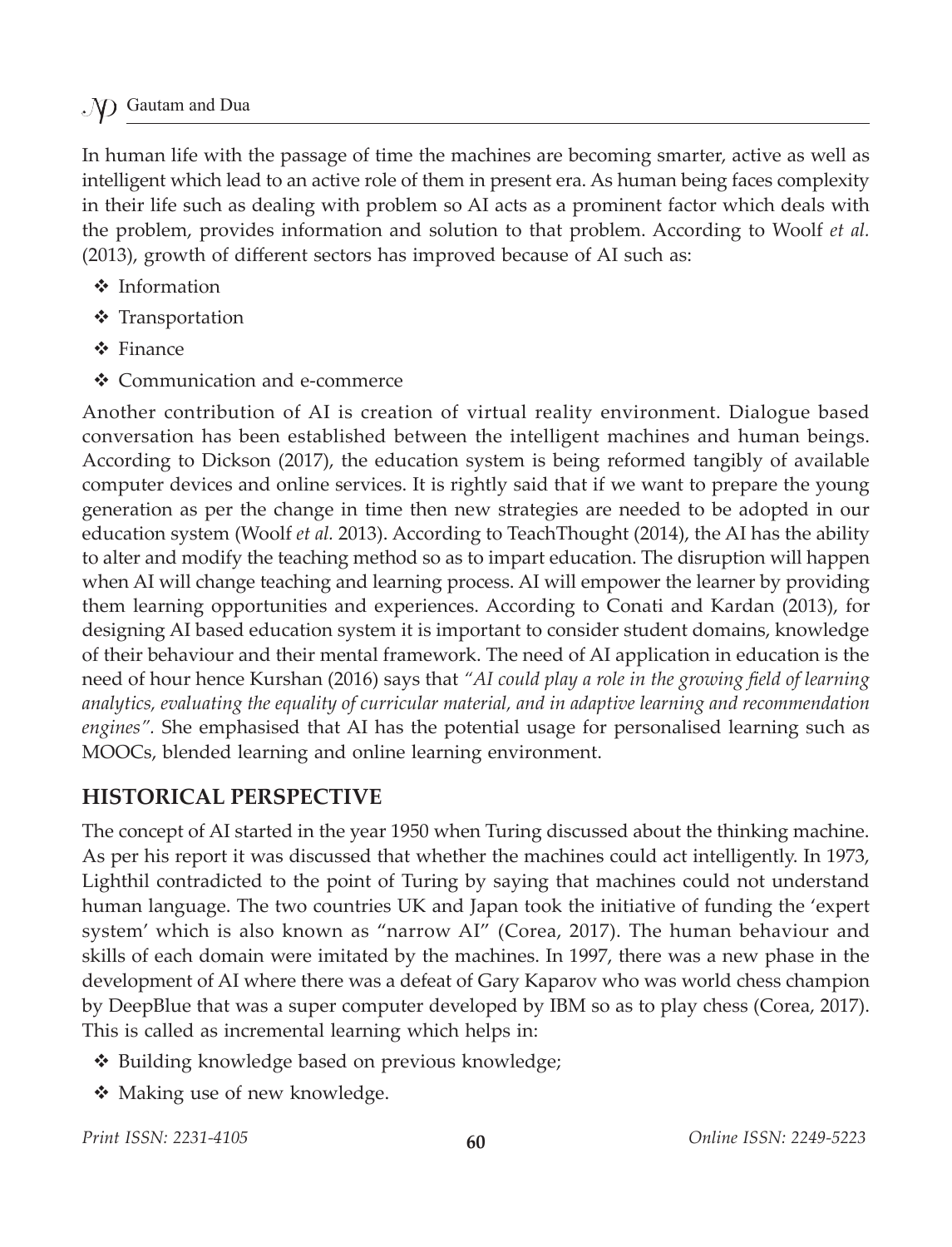As per Corea, 2017 the following factors are going to boost up the area of AI and that are:

- $\triangleleft$  Huge data feeded in terms of complex algorithms.
- $\triangle$  Increasing the capacity of computing machines for storage and processing.
- ❖ Processing cloud-based services for resource democratisation.

### **DEFINING ARTIFICIAL INTELLIGENCE**

*"The ability to perceive information, and retain its knowledge to be applied towards adaptive behaviours within an environment or context"*

**— Castrounis, 2016**

*"Any technique which enables computers to mimic human behaviour"*

**—Rapid Miner, 2017**

These definitions gives us an idea of how to apply knowledge and also provides us assistance in learning and understanding. Therefore, we can say the application of AI has its own limits.

## **APPLICATIONS OF ARTIFICIAL INTELLIGENCE**

As per Castrounis (2016) AI has the different applications such as *" patterns, text, audios, images, videos, facials, autonomous vehicles, medical diagnoses, gaming, search engines, spam filtering, crime fighting, marketing, robotics, remote sensing, computer vision, transportation, music recognition, classification",* etc. AI is used in the field of transportation for intelligent parking assist system and lane changing on highways among others (Colyer, Partner & Accel, 2016). Example of AI are Amazon's Alexa, Apple's Siri &IBM/S Watson which handles the complex questions and responds to them in an intelligent manner.

#### **1. Manufacturing Industry**

AI plays a vital role in manufacturing industry such as learning analytics and intelligent machines. The robots are used for automation work i.e. performing repetitive activities. In automobile industry the intelligent machines are used in assembly line activities.

#### **2. Healthcare**

With precision, operations and surgical procedures has the capability of detecting the diseases through scanning and comparing the medical issues which is difficult to be analysed by human eye.

#### **3. e-commerce and Social Networking**

According to Lynch, 2017, AI is used in different aspects of our daily life. The e-commerce

*Print ISSN: 2231-4105* **61** *Online ISSN: 2249-5223*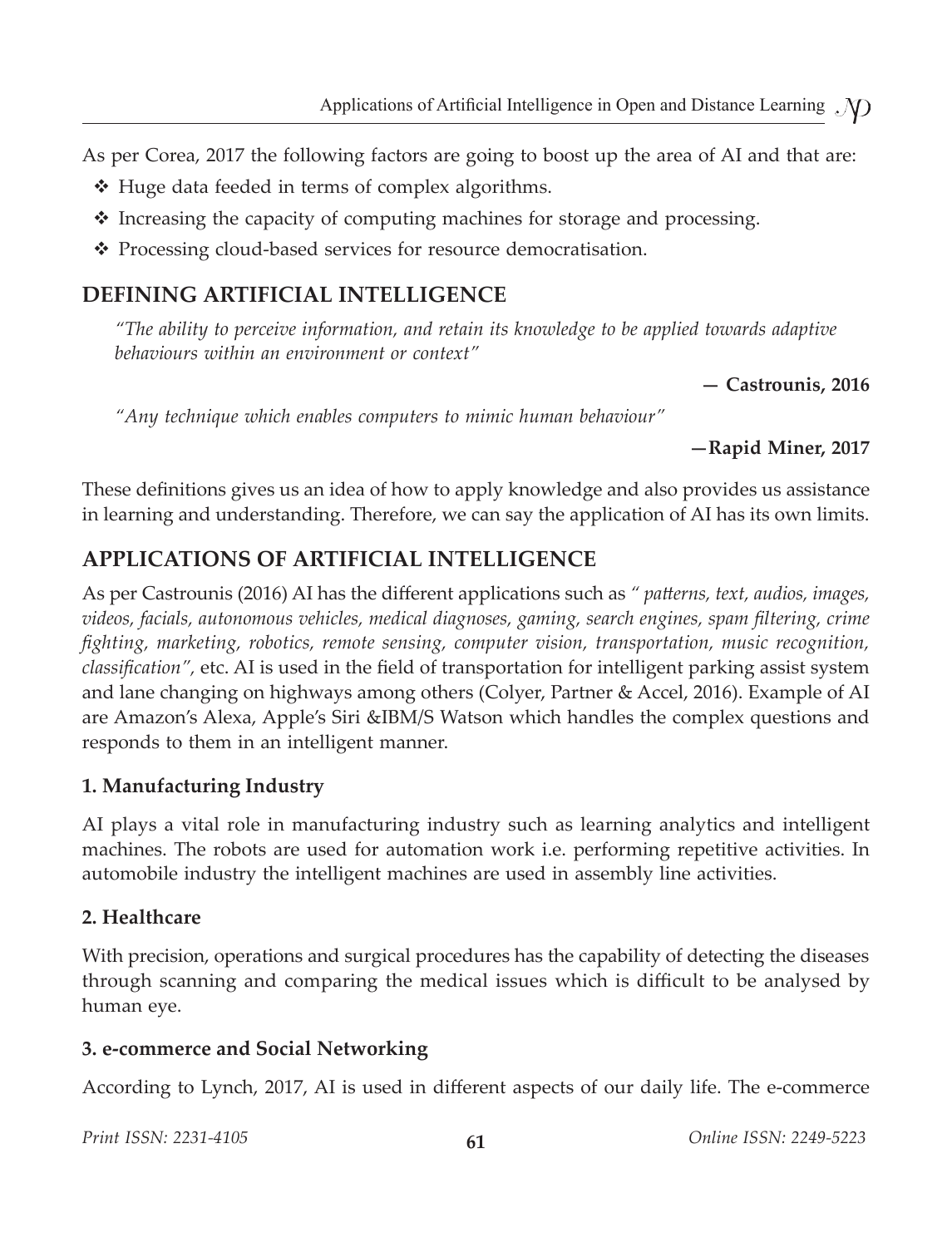website make purchasing suggestion on the basis of past behaviour of the customer. For instance, Google provides customized suggestions and information to the user which suits their local context.

#### **4. Public Safety and Security**

AI is useful for the security purpose as well. The cops can easily locate the criminals by finding out their locations. AI helps them to detect the white coloured crimes. There are two premises on the basis of which the intelligent machines functions and that are 'machine learning' and 'transfer learning'. Here the problem is solved first and then similar type of problem is solved by using the previous solution (Wikipedia, 2017). AI technology is also used in terms of CCTV and alarm systems.

#### **5. Household Service**

The robot plays an intelligent role in the household tasks. For instance, the cleaning robots handles the cleaning activities with perfection. The sophisticated robots handles the kitchen tasks with diligence. The example of AI can be personal home assistance which helps in regulating and controlling household lighting system.

#### **APPLICATIONS OF ARTIFICIAL INTELLIGENCE IN EDUCATION**

AI brought changes in different fields and further it is moving towards the field of education (Shokeen, 2019). Due to increase in student teacher ration there is need of robots who can assist teachers as well as students in teaching-learning process. The AI system provides personal assistance to all the learners in the form of intelligent tutoring system which focuses on specific needs of the learners (Pulist, 2017). The applications of AI in education are:

- **(a) Adaption of Educational Software:** AI can make an impact at different levels of education whether it is at kindergarten level or graduation level. Adaptive learning programs such as Khan Academy have made an impact in the education system of our country. The software's are used so as to cater the needs of the students. Such AI based software helps the learner to learn at their own pace i.e. without any hurry. Though teacher will also help the learners in learning.
- **(b) Self-operating activities:** Doing assessment of students on the basis of homework is a time consuming task. The teachers can utilise this time in doing some productive work such as for their own professional growth and solving them. We cannot deny this fact that AI based grading can completely replace the least reduce the work load of teachers. The automated grading system is successful in objective type questions while it is still upgrading for subjective type questions (Shokeen, 2019).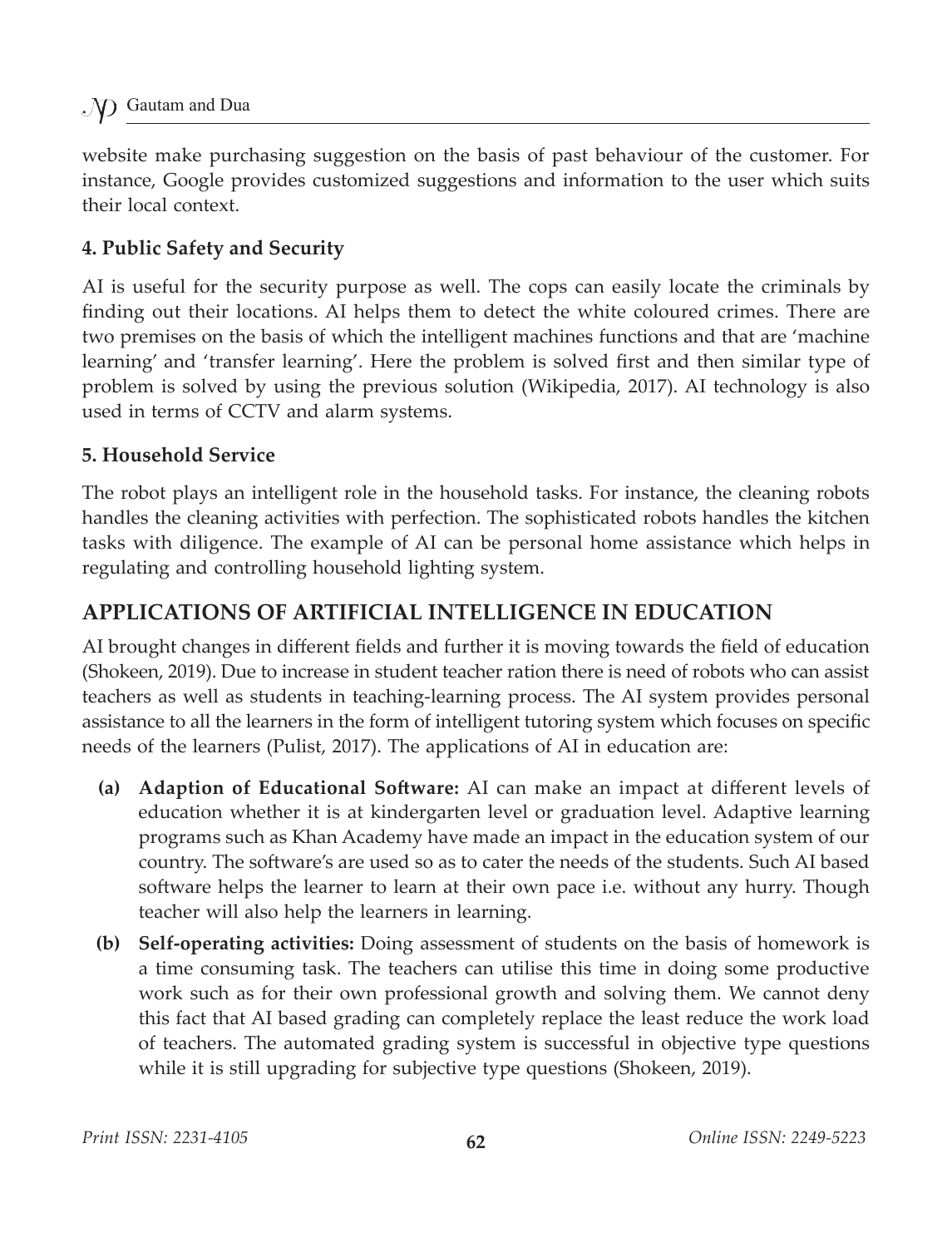- **(c) Areas of improvement:** The teacher tries her best so as to make the student understand about the concept but if still some gaps remain in the student learning than it can be filled by using AI in the form of Massive Open Online Courses (MOOCs). The system not only alerts the students but also the teachers by providing them customized message.
- **(d) AI tutors:** It cannot be rightly said that the machine tutor can completely replace the human tutor. But in future, the rapid growth in technology can lead us to machine tutoring.
- **(e) Role of teacher as a facilitator:** Hands on experiences as well as supplement AI lessons are provided by the teacher to the students.
- **(f) Learning from trial and error:** AI provides judgment free environment to the students so that they may learn in an environment where they are not afraid of failing.

Now these applications of AI in Education will act as an influencer in the following manner (Conati & Kardan, 2013):

- Changing educational platform as per the needs of the students
- Change in role of teacher i.e. Acting as a facilitator
- $\cdot$  To take away the load of grading from the teacher
- $\triangle$  Finding out the scope of improvement in curriculum
- Providing continuous and customized feedback to learners
- Learning without judgement i.e. incare free environment

AI empowers the upcoming generation of educational technology to improve the educational outcomes. The uses of AI will facilitate the students of today and tomorrow because now it is becoming a fundamental part of classroom. In modern society, AI is playing a vital role.

## **APPLICATIONS OF ARTIFICIAL INTELLIGENCE IN OPEN AND DISTANCE LEARNING**

In open and distance learning the learners belong from heterogeneous group which is based on various factors such as educational qualification, socio economic background, age, etc. Even they vary in their learning styles and habits. Therefore, it becomes difficult for the institution to prove education as per the individual need so they resort to one size fit for all category (Lynch, 2017). Though the individualised service are difficult to be provided but with the concept of virtual learning the learner can interact with the material and with learning packages provided to them based on their individual learning styles. This will improve the learning of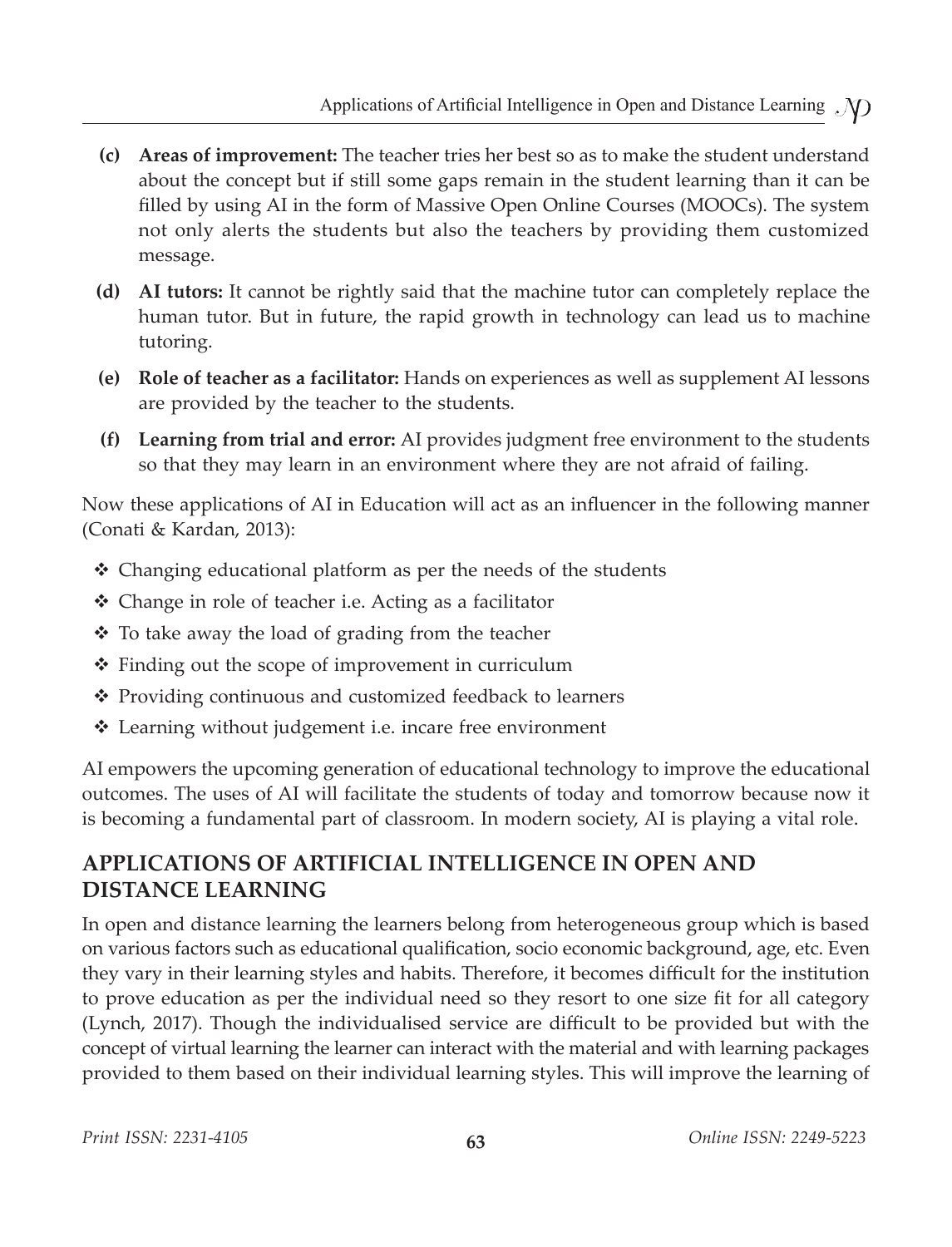Gautam and Dua

substantially (Koedinger *et al.* 2013). The potential use of AI will help in customizing solutions and advancing the student's learning.

- **1. Pre-counselling and Post-guidance:** The intelligent tutoring systems provides customized services to the learner. The vital role is played by learning analytics which provides assistance to the learner to choose the specialisation courses which is based on their performance in specific courses and their level of understanding (TechThought, 2014). The AI system acts as a personal guide for the learner. The AI based system can detect what the learner has not understood based on the pattern of interaction.
- **2. Instruction/ Tutoring:** The AI can provide personal attention to the learners which is required at some crucial points. With the help of AI one can identify the gaps in the instructional design which is based on behaviour of the learners and can also observe the unsuccessful attempts which are made by the learners. Due to large number of wrong responses the AI system identifies and report to the teachers so that the teachers can provide correct answer to the student. According to Dickson, 2017, AI is capable of:
	- Giving respond to questions,
	- Offer customized dynamic solution,
	- \* Providing examples that are based on the current knowledge level of the learner,
	- $\triangleleft$  Optimising the instructional system,
	- ❖ Helping learners to adopt productive learning behaviour.
- **3.** Gamification/Simulations: Through gamification and simulation the behaviour of the learner can be observed and also required skills can be developed. The personalised learning can be ensured through gaming and simulation software (TeachThought, 2014). When the AI system along with animated platforms are integrated with learning environments then they act as a catalyst in the learning of the learner (Swartout *et al.* 2013; Lester *et al.* 2013; VanLehn *et al.* 2009). According to Arroyo *et al.* (2011), AI system has the potential to adapt to the real life situations, therefore it acquires the role of virtual companion and teacher.
- **4. Immediate Feedback:** When the feedback is provided to the learner in the form of small message then it acts as a motivation for the learner. There is integration of messaging platform with the virtual environment which is effectively handled by the part of AI system i.e. chatbot. According to TeachThought, 2014, AI system provides instant feedback and along with specific suggestions. Therefore, it reduces the dependence of learner on teacher for the purpose of receiving feedback. The AI uses learning analytics along with big data so as to provide customized learning packages and extra learner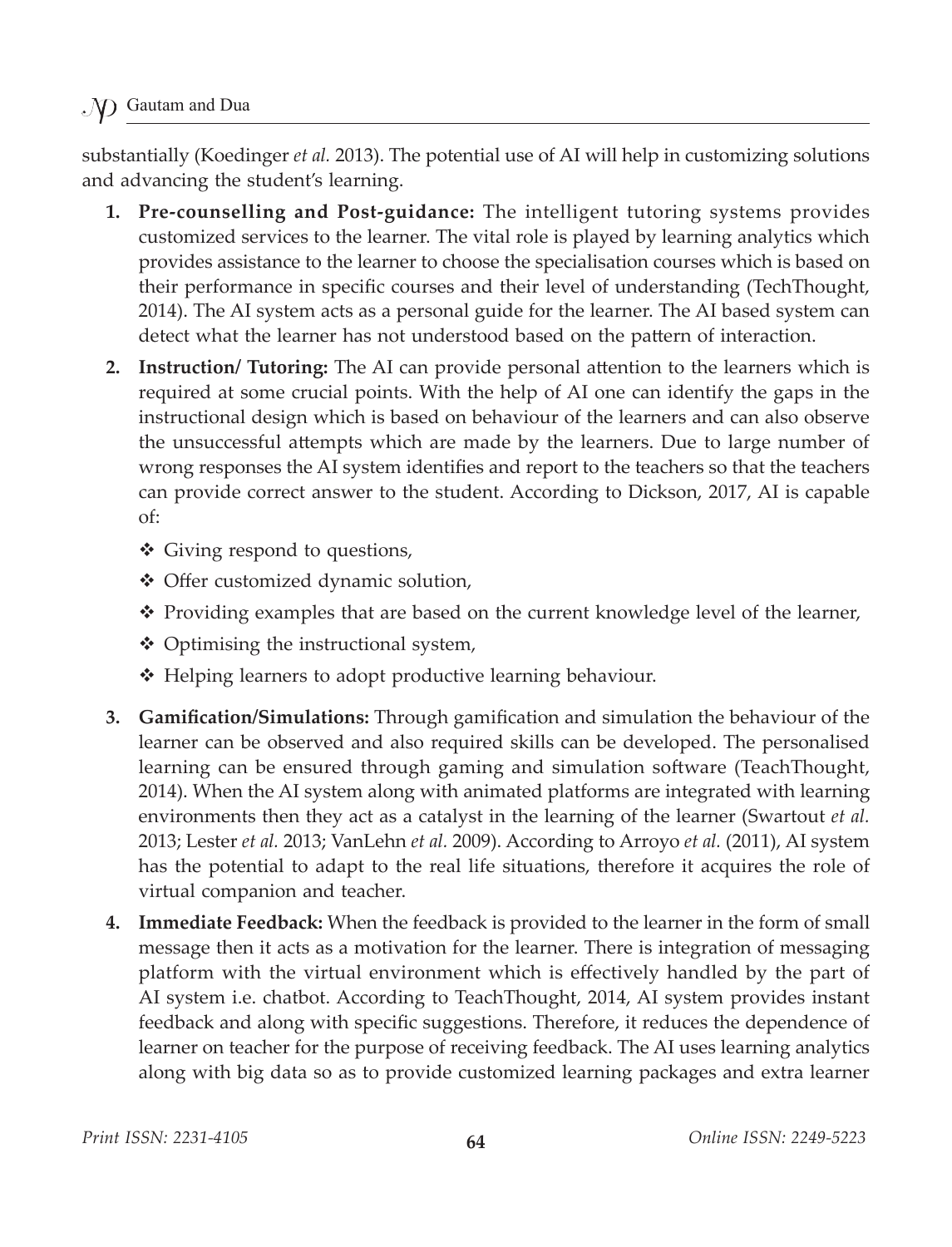support and guidance (Dickson, 2017). Through evaluative questions the learners responses are monitored and based on the analysis feedback is given.

- **5. Learner Support:** For completing the programme successfully it is essential for the learner to be provided support services in the form of adopting different strategies and instructional methodologies. The crucial aspect for ODL institutions is to provide personalised support services.
- 6. **Collaborative Environment and Community of Learning:** Collaborative environment can be created along with personal touch to instruction. According to Conati & Kardan, 2013, AI has the ability to make cluster of the learners in different groups who possess different learning abilities and is based on user behaviour in the virtual environment.
- 7. **Leaner Performance Evaluation:** Individualised evaluation system can be promoted through AI which provides facilities on demand system without pressuring the students. For providing self-evaluation facility to learners at different levels of system. According to Lynch (2017), the time of the teacher can be saved by automated learner grading system so as to evaluate learner's performance.
- 8. **Training of ODL Functionaries:** On demand training programme can be organised for the ODL institutions with the help of customisation and will also lead to professional development of ODL staff. The training environment is interactive in nature and it also helps the trainees to get the responses to the queries which they have during the training duration. For instance, 'Adobe Captive Prime' LMS has the following featuresautomatic scheduling of reports, checking of delay in submission of assignments and sending reminders.

## **CONCLUSION**

AI has made its contribution in every sector of the industry such as organisations making use of AI in handling sophisticated processes such as doing automation of work. It has made its own contribution in medical sciences which is well recognised in present scenario. The perspective of reaching to customer has been changed because of AI. Extensive use of AI is made by e-commerce website as they suggest the product to their potential customers as per their behavioural pattern. By looking at the present use of AI it can be said that it's high time that the ODL institutions shall integrate AI based technologies for the purpose of effective development of the academic programmes and for other various purposes.

## **REFERENCES**

Arroyo, I., Woolf, B.P., Cooper, D., Burleson, W. and Muldner, K. 2011. The Impact of Animated Pedagogical Agents on Girls' and Boys' Emotions, Attitudes, Behaviors, and Learning. *In Proceedings of the 11th IEEE International Conference of Advanced Learning Technologies*, pp. 506-510. Piscataway, NJ: Institute of Electrical and Electronics Engineers.